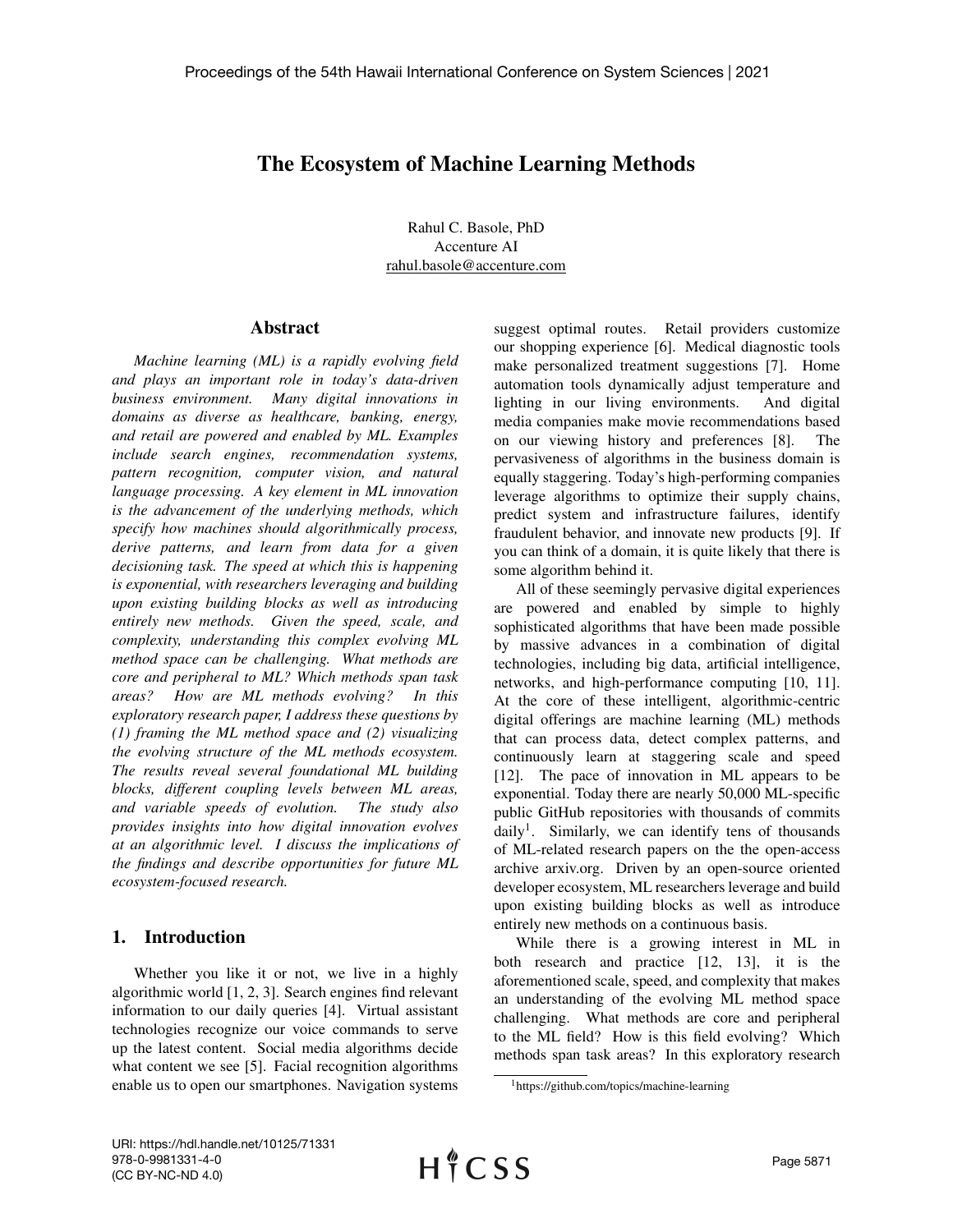paper, I address these questions by (1) framing the ML method space and (2) visualizing the evolving structure of the ML methods ecosystem following a data-driven approach. The results reveal complex networked structure, with several foundational ML building blocks, different coupling levels between ML areas, and variable speeds of evolution. The study provides particular insights into how innovation organizes and evolves at an algorithm-level. I discuss the implications of the findings and describe opportunities for future ML-focused digital innovation research.

# 2. Framing the ML Method Space

While ML has become a particular prominent topic in the last few years, the concept of machine learning has in fact been around for decades [14, 15]. Rooted in the belief that machines could be designed in ways that they could automatically improve through experience, artificial intelligence (AI) pioneers in the late 1950s developed methods that taught computers how to play games and get better (through a technique called alpha-beta pruning<sup>2</sup> that evolved into the minimax algorithm) [16], to recognize images (through a technique called the perceptron algorithm<sup>3</sup>, an early version of an artificial neural network) [17], or to recognize patterns through the "nearest neighbor rule", a key predecessor to modern GPS mapping applications and recommendation systems [18]. Indeed, many of today's ML applications, such as data mining, natural language processing, or facial recognition are based on this early pioneering work.

So what is ML? There appears to be no single definition. However, according to leading organizations and academic institutions, ML "is the science of getting computers to act without being explicitly programmed"  $(Stanford)^4$ , "aims to produce machines that can learn from their experiences and make predictions based on those experiences and other data they have analyzed" (Georgia Tech)<sup>5</sup>, "uses statistics to find patterns in massive amounts of data"  $(MIT)^6$ , and "is concerned with programs or systems that build predictive models from input data and uses the learned model to make useful" (Google)<sup>7</sup>. Taken together, several common aspects can be identified. First, ML is a method for data analysis that automates analytical model building. Second, these models can learn from data, identify and predict patterns and make decisions with minimal

#### human intervention.



Figure 1: Framing the ML Method Space — Area  $(\bullet)$ ; Categories (•); Methods (•)

With this perspective in mind, the question then becomes how to make sense and organize the seemingly exploding ML method space. Pending the disciplinary background of the reader, there are likely several ways to do that. Following a review of leading introductory textbooks and survey research [19, 20, 21, 22], I posit that there are two common lenses of framing ML methods (see Figure 1). One lens occurs around the type of learning that a ML method uses. Broadly considered, there are three key learning models<sup>8</sup>: supervised, unsupervised, and reinforcement. *Supervised learning* refers to the process of training a model using labeled input and output data (i.e., training data) to make accurate predictions about outputs based on new data [23]. Supervised learning is one of the most common learning types used in ML methods and found pervasively in many real-world applications. Recommendation systems by online marketplaces (e.g., Amazon) and content providers (e.g., Netflix, Spotify) are largely powered by supervised learning. The more the digital service is used, the better the system learns and predicts what a user may like. *Unsupervised learning*, on the other hand, does not use any labeled data to find patterns in a dataset. It typically uses grouping or clustering to achieve a desired goal. The more data is fed into the model, the more refined the output gets. Single-layer ML systems (those that only use a single step to process data) are not very efficient in dealing with unlabeled data; multi-layer systems on the other hand, and those typically used in deep learning, are more suited for this type of data. Real-world examples of unsupervised learning include audience segmentation, anomaly detection, and chatbots. *Reinforcement learning* also uses unlabeled data to reach a predefined goal. But in contrast to

<sup>&</sup>lt;sup>2</sup>https://en.wikipedia.org/wiki/Alpha-beta\_pruning

<sup>3</sup>https://en.wikipedia.org/wiki/Perceptron

<sup>4</sup>http://mlclass.stanford.edu/

<sup>5</sup>https://ml.gatech.edu/

<sup>6</sup>https://bit.ly/2OncBNm

<sup>7</sup>https://bit.ly/2CFqxj1

<sup>&</sup>lt;sup>8</sup>Some may argue that there are additional learning models, including semi-supervised, instance-based, ensemble, etc. I focused on three of the most common learning types.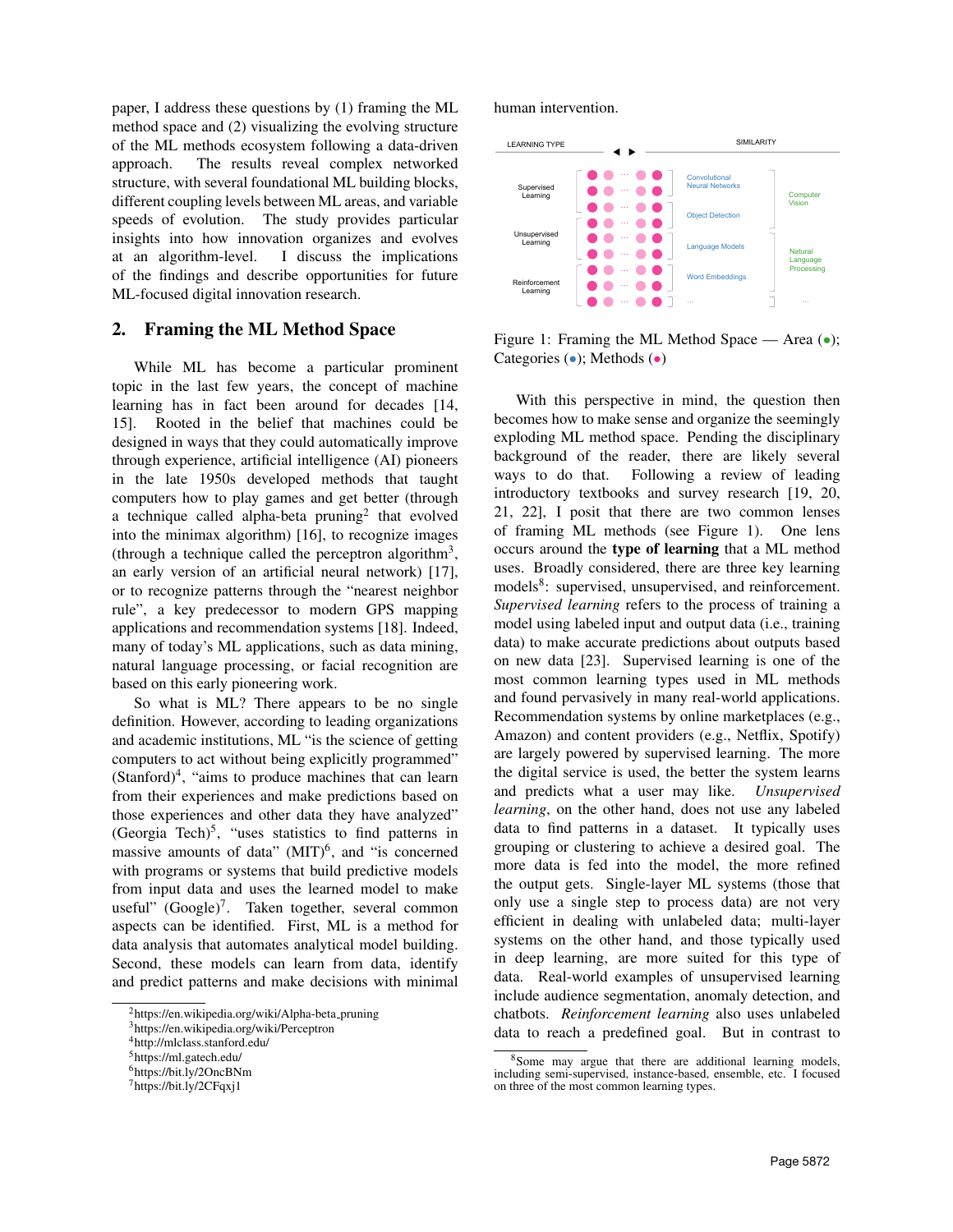unsupervised learning, reinforcement learning uses a reward/penalty-based scoring system to direct the model [22]. Reinforcement learning is fairly new but has been shown to be quite powerful in teaching AI system play games (e.g., AlphaGo Zero<sup>9</sup>), support scientific experiments, and robotics.

The other common lens of framing ML methods is to group them in terms of their similarity (i.e., in terms of how they work). In contrast to the learning type delineation, this approach provides a more functional lens to organize the ML method landscape. While not perfect, as some methods could fit into multiple categories, I believe it offers a more intuitive approach. With a high-level differentiation, methods are organized into key ML areas (or subfields) they occur in (e.g., computer vision, natural language processing, audio, graphical models, etc.). Within each area, methods are then grouped by similar categories (e.g. regression algorithms, instance-based algorithms, decision trees, Bayesian algorithms, artificial neural network algorithms, etc.). A potential intermediate level may further differentiate them by the types of tasks it helps to address (e.g., object detection, question answering, link prediction, etc.). To facilitate exploration and sense-making, I opted to use a combined area-category approach to organize the ML method space.

# 3. Methodology

### 3.1. Data

To the best of my knowledge, there is no single data source that tracks and classifies existing ML methods and their application areas. Arguably one of the most comprehensive sources for identifying ML methods is GitHub, an open-access code repository. While the purpose of the ML method may be noted in the description section or read.me files of the corresponding GitHub entry, the type of method or the underlying algorithm may not be fully described. A more comprehensive description of the ML method and its application areas is likely found in corresponding research papers. Many research teams post in-progress and completed ML research papers on arxiv.org. A promising new data repository that links these two data sources is Papers With  $Code<sup>10</sup>$ , which was recently acquired by Facebook AI. The mission of Papers With Code is "to create a free and open resource with ML papers, code and evaluation tables." The repository currently has nearly 26,000 papers with code, 760

methods, and 1,626 tasks (July 13, 2020). Using an algorithmic- based and community-validated approach, method(s) and task(s) for each paper are identified and organized. I extracted all relevant data fields necessary to build the ML method ecosystem (i.e., nodes, links, and their attributes) using custom R scripts (code available upon request). All data is further cleaned and organized in relational tables.

## 3.2. Network Construction

Given the nature of the data, I constructed three types of multi-partite networks. Network *ACM* is a tripartite method-hierarchy network, consisting of Area (*A*) nodes (e.g., Computer Vision), Category (*C*) nodes (e.g., Convolutional Neural Networks), and Method (*M*) nodes (e.g., ResNet). In this network, there are two types of directed edges: methods belonging to categories and categories belonging to areas. Since some methods can belong to one or more categories, I do not expect a clean tree network structure. Moreover, I posit that these category spanning method nodes will play a particularly important role.

Network *MM* is a unipartite method-component network, consisting of Method (*M*) nodes. In this network, a directed edge indicates that a particular method is a sub-component of another method, thus representing a form of functional dependency relationship.

### 3.3. Metrics

For each network I compute a number of important graph theoretic metrics, including average degree (in, out, total), average weighted degree, and betweenness centrality [24]. To identify prominent subclusters in each network, I used Louvain's modularity algorithm [25]. Since networks are time-varying, I compute each of the metrics over time on a yearly basis.

### 3.4. Visualization

Following design considerations suggested by prior work [26, 27, 28], I considered several different visualization techniques to depict the ML methods ecosystem. Given the hierarchical nature of the *ACM* network, space-filling visualization techniques, such as treemaps, sunbursts, or icicles were potential options [29]. However, given that some methods may belong to multiple categories, these techniques would fail. Given that relationships and connectivity between ML ecosystem entities are of primary interest in this study, I opted for a traditional node-link representation.

I visualize the resulting networks using a

<sup>9</sup>https://deepmind.com/blog/article/alphago-zero-starting-scratch <sup>10</sup>https://paperswithcode.com/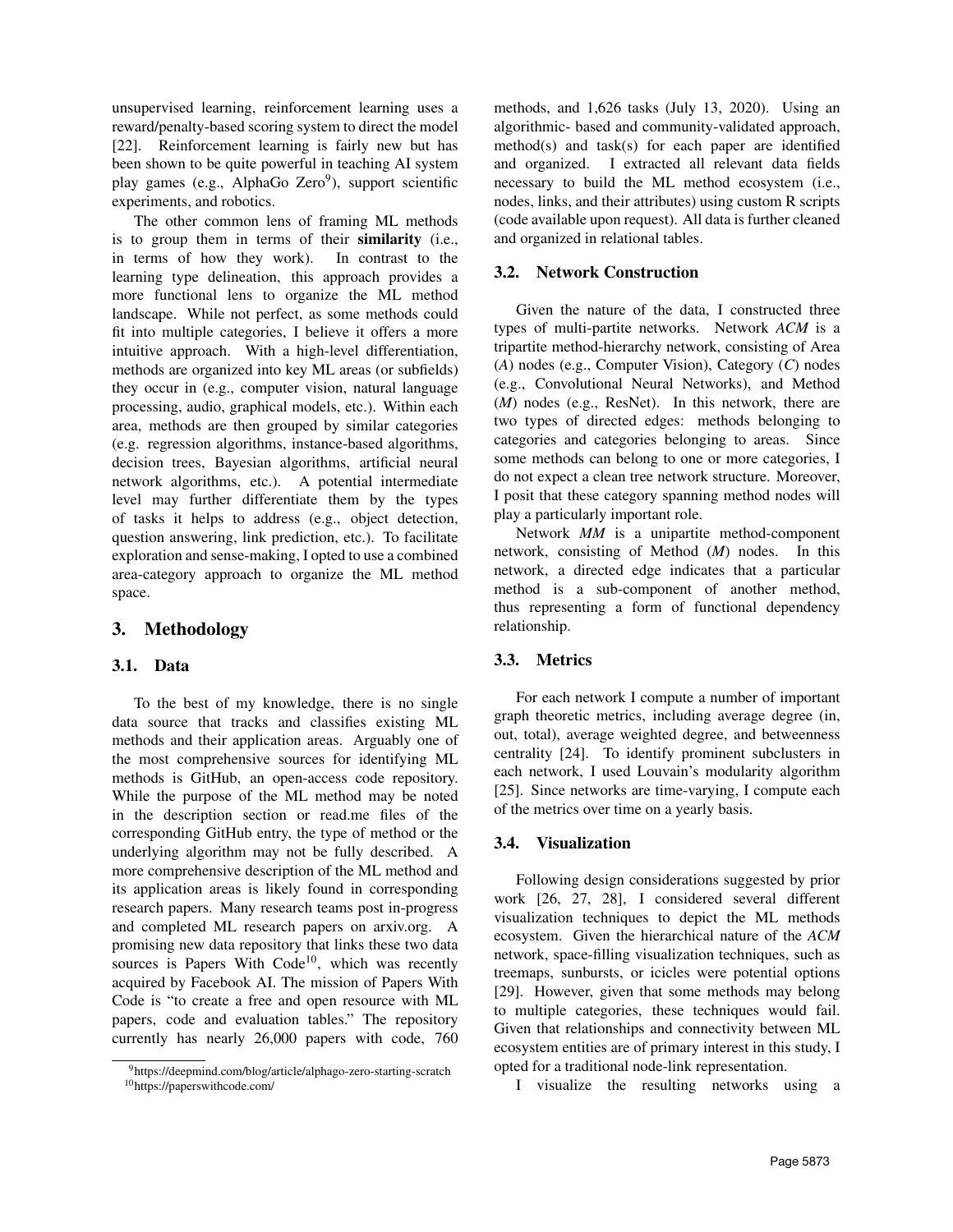|                               | Categories $(\bullet)$ . |                                                                                                     | Methods $(\bullet)$ – |                                                          |       |        |          |
|-------------------------------|--------------------------|-----------------------------------------------------------------------------------------------------|-----------------------|----------------------------------------------------------|-------|--------|----------|
| Area $\left( \bullet \right)$ | #                        | <b>Examples</b>                                                                                     | #                     | <b>Examples</b>                                          | First | Latest | Avg. Age |
| General                       | 50                       | Regularization,<br>Activation<br>Function,<br>Normalization                                         | 318                   | relu, softmax, dropout                                   | 1943  | 2020   | 6.04     |
| <b>Computer Vision</b>        | 39                       | Convolutional Neural Networks, Object<br>Detection Models, Generative Models                        | 430                   | convolution.<br>1x1<br>resnet.<br>faster-r-cnn, cyclegan | 1980  | 2020   | 3.52     |
| Natural Language Processing   | 15                       | Language Models, Transformers, Word<br>Embeddings                                                   | 93                    | gpt-3, bert, ELMo, GloVe                                 | 2003  | 2020   | 1.82     |
| Reinforcement Learning        | 14                       | Policy Gradient Methods, O-Learning<br><b>Networks</b>                                              | 57                    | ppo, dqn, ddpg                                           | 1984  | 2019   | 9.2      |
| Audio                         | 6                        | Generative<br>Text-to-Speech<br>Audio.<br>Models, Speech Synthesis Blocks                           | 15                    | wavenet, Tacotron 2, CBHG                                | 1984  | 2019   | 4.20     |
| Sequential                    | 6                        | Neural<br>Networks.<br>Recurrent<br>Models.<br>Sequence-to-Sequence<br><b>Temporal Convolutions</b> | 36                    | lstm, seq2seq                                            | 1997  | 2020   | 4.82     |
| Graphs                        | 2                        | Graph Models, Graph Embeddings                                                                      | 6                     | gcn, gat, node2vec                                       | 2013  | 2017   | 4.5      |

Table 1: ML Method Ecosystem Data Summary.

combination of several custom force-directed algorithms that optimize the overall inter-node repulsion and clustering in the network, including the proportional Yifan Hu layout [30] and the OpenORD layout [31]. I also apply a no-overlap heuristic to avoid node occlusion and improve readability [32]. I color-encode and size nodes by different existing and computed metrics.All visualizations are implemented in Gephi 0.9.2, an open-source software for visualizing and analyzing large network graphs [33].

## 4. Results

Table 1 provides a summary of the seven ML areas, categories, and methods, and identifies some illustrative examples. The *Computer Vision* area (430) has the most methods followed by the *General* (318) and *Natural Language Processing* (93) areas. The first methods in each area appeared quite early, except for *Graphs*, which is a more recent area (2017). Almost all ML areas had new methods introduced in the last two years (2019 and 2020). The average age of methods ranges from 1.82 years (in *Natural Language Processing*) to 9.2 years (in *Reinforcement Learning*).

Figure 2 shows the structure of the ML methods ecosystem. The ecosystem contains 895 nodes (7 areas, 127 categories, and 760 methods) and 1,285 hierarchical links. Nodes are colored by the three node types and labeled $11$ ; edges are colored by source node to emphasize the parent connection. The visualization reveals that the ML methods ecosystem consists primarily of a single, large giant component (subnetwork) and several much smaller disconnected clusters (e.g., *reinforcement learning* and *graph models*). This highlights two things: first, since the ML ecosystem is highly integrated, a few methods are category spanning and connect the *ACM* network. Second, methods in *reinforcement learning* and *graph models* are more autonomous from the remainder of the ML method ecosystem.

Figures 3a-c shows the evolution of the ML method ecosystem over time using a small multiple visualization approach. I split the overall timeframe - the occurrence of the first ML method until present - into four cumulative periods (pre-2005, 2006-2010, 2011-2015, 2016-2020) and annotate some of the key structural characteristics and changes. Several observations can be made. The first observation is that the pre-2005 period had already established a substantive number of ML methods, while likely not referred to as such, across almost all major ML areas (see Figure 3a). The primary focus of these methods were in the areas of *General*, *Computer Vision*, and *Reinforcement Learning*. The second observation is that there was very little structural change into the 2006-2010 timeframe (see Figure 3b). Modest additions were in *Generative Models*, *Heuristic Search Algorithms*, and *Normalization*. One explanation for the lack of development is that enabling technologies advances had not yet occurred and ML was not yet widely diffused. A significant increase in ML methods occurred between 2011-2016, with the emergence of the *Graph* area and growth focused in categories such as *Image Models*, *Convolutional Neural Networks*, *Object Detection Models*, *Recurrent Neural Networks*, and *Language Models* (see Figure 3c). One important finding is the emergence of methods in the *Image Model Blocks* category which connect the *Computer Vision* and *General* ML method areas. Finally, the most massive shift occurs during the most recent time period (2016-2020) (see Figure 3d). Significant structural growth occurs across almost all areas and categories, but in particular in *Convolutional Neural*

<sup>&</sup>lt;sup>11</sup>To reduce clutter, but provide full annotation, I chose small labels. When opened with a pdf-viewer and zoomed in, the labels can be read more clearly.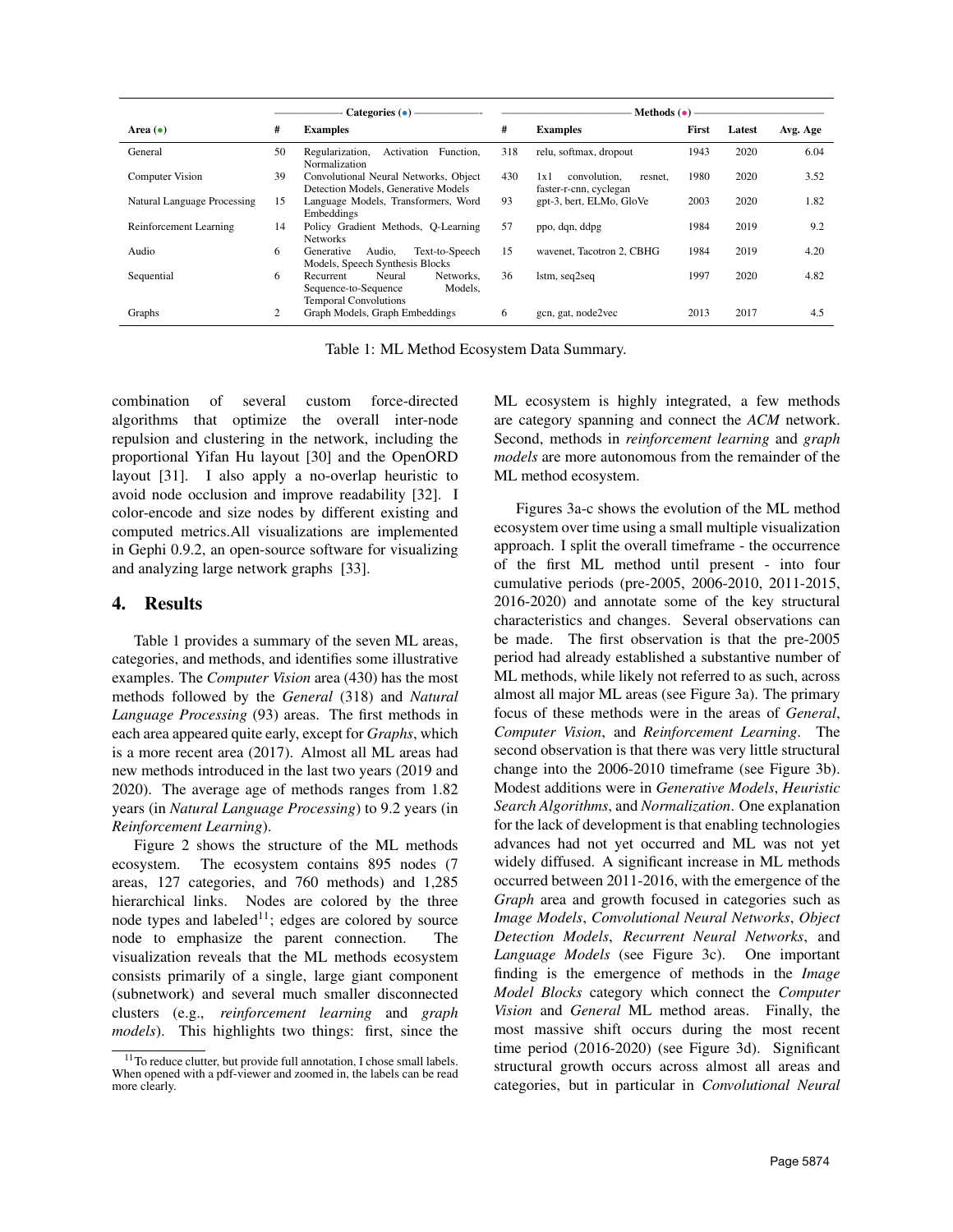

Figure 2: The ML Methods Ecosystem — Area (•); Categories (•); Methods (•).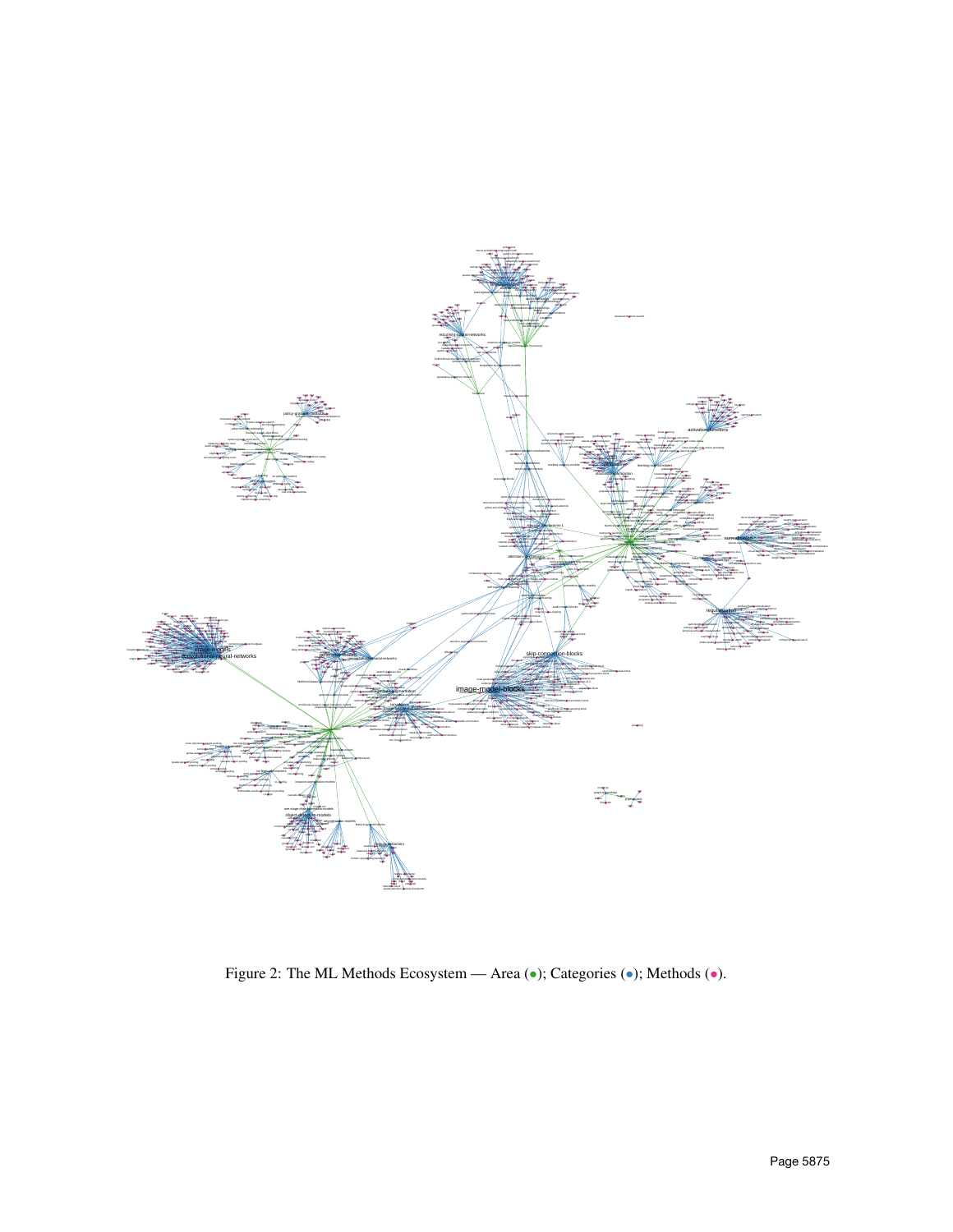

Figure 3: Evolution of the ML Methods Ecosystem — Area (•); Categories (•); Methods (•).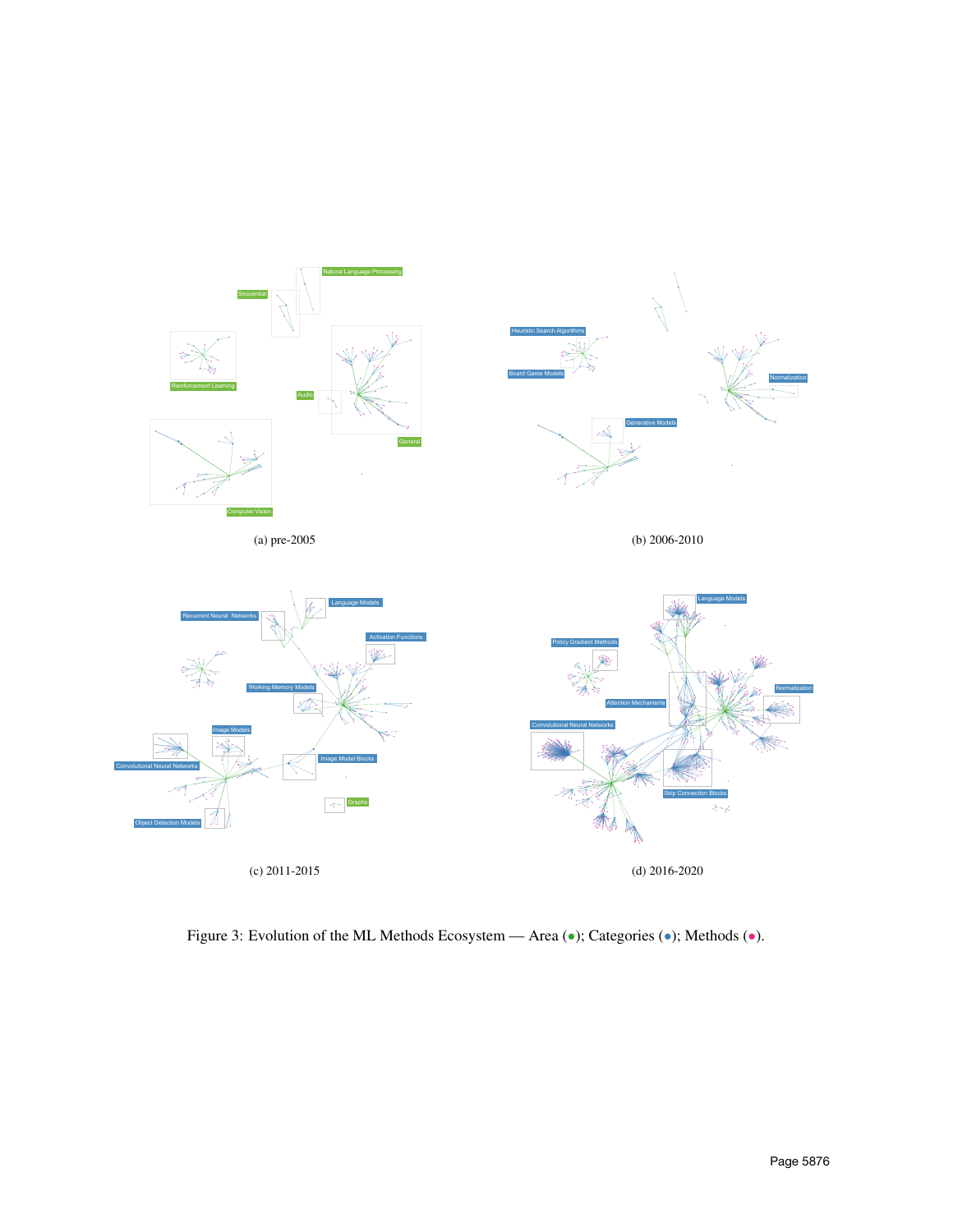

Figure 4: Method Interdependency Network — pre-2005-2015 Methods (•); 2016-2020 Methods (•).

*Networks*, *Language Models*, *Image Model Blocks*, *Skip Connection Blocks*, *Object Detection Models*, *Feature Extractors*, and *Normalization*. This growth is clearly a result of rapid advances in enabling technologies, the increased use of ML in a wide range of digital products and services, and the reusability of existing ML methods. This last point is more pronounced in the analysis that follows.

Figure 4 shows the method interdependency network. Since not all components have dependencies, I focus only on the main component of this network. The size of this network is 610 method nodes (80.2% of total method nodes). A few notes on how to interpret this custom visualization. First, since this is a unipartite network, all nodes are methods. I use a two-color encoding scheme to denote pre-2016 methods in blue (•) and more recently launched methods in fuchsia (•). I size nodes by weighted out-degree, indicating their level of influence on the network. I color-encode edges by the source. Second, the layout was generated using a period-clustered force-directed layout. In other words, nodes belonging to the same period are clustered together. I positioned the most recent period to the right (as would be typical in a timeline) and the three other periods to the left of it in a manner that reduces edge crossings. I should also note that I utilized curved edges to visually highlight the directionality between methods. Specifically, I used a clockwise-directed edge to denote the dependent components of a method.

The visualization reveals several important findings. Following the directionality of the large band of edges, there is clearly a temporal sequence to ML methods development over the four periods. Many of the methods developed pre-2005 have been foundational to methods developed in 2011-2015 as well as 2016-2020. Similarly, we see that 2011-2015 methods are important components of more recent methods. On the other hand, methods developed in 2006-2010 only weakly influence their subsequent periods. Second, we also see some recursive influences of methods. For instance, methods developed in 2011-2015 and 2016-2020 influence methods developed in prior periods. The influence is likely on updated iterations of those methods. Third, when examining the interconnectedness within each time period cluster, it is quite evident to see that the highest density is in the most recent time period, suggesting a much greater co-influence of contemporaneous methods. When considering the size of the nodes, which indicates its importance in method development, we observe that some of the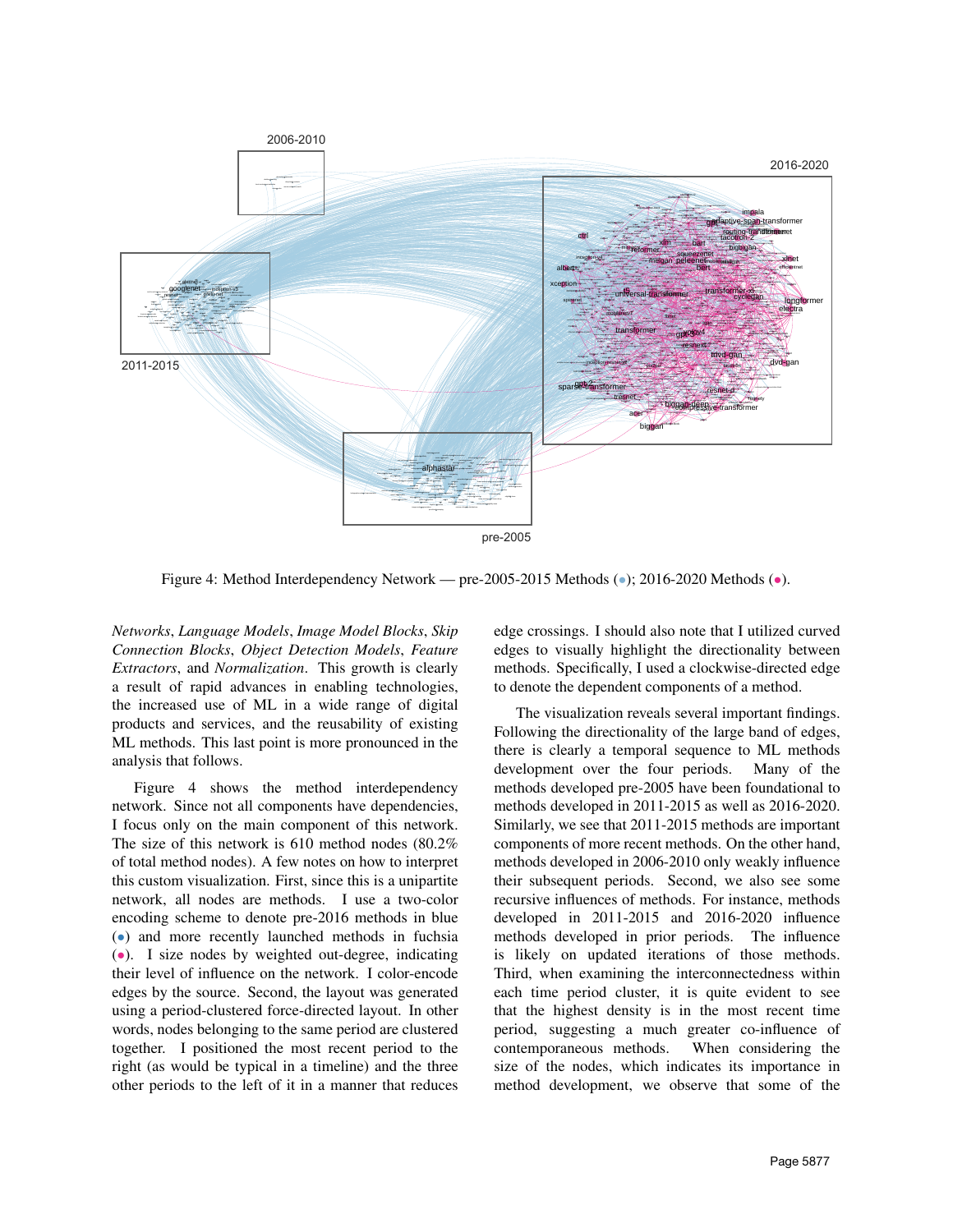most influential nodes are found in the most recent time period. Only few older methods are prominent. Examples include *alphastar*, *googlenet*, *inception-v3*, and *resnet*. Together these observations suggest that while methods build on top of each other, most recent methods are likely driving new method innovation.

# 5. Discussion

The exploratory analysis presented in this study provides several important insights into the organizing structure and evolution of the ML methods ecosystem, specifically, and digital (algorithm) innovation more broadly.

First, the visual analysis highlights that the ML methods ecosystem is not a pure hierarchical, but rather a complex networked system (as shown in Figure 2). While most methods fit into singular categories, there are quite a significant number of methods than span multiple categories as well as areas. Broadly considered, this finding suggests that the majority of ML methods are typically engineered to address area- and category-specific tasks. Methods that are boundary spanning highlight that there are tasks that are cross-disciplinary, for instance methods that sit at the intersection of *Audio* and *Natural Language Processing*. As ML application areas become more intertwined, and boundaries may blur, it can be reasonably argued that more cross-area methods may emerge.

Second, the evolutionary analysis of the ML methods ecosystem highlights that algorithm development has followed differing speeds both at a macro- and micro-network level, with periods of slow downs as well as significant acceleration. What explains this evolution? Existing theories in traditional

product innovation suggest that products and product categories evolve incrementally until a dominant design appears or the area is matured [34, 35, 36]. Similarly, industry life cycle theory suggests that industries go through multiple stages including development, growth, shakeout, maturity, and decline [34, 36, 37]. Technological hype cycles propose that technologies progress through successive stages that are pronounced by a peak, followed by disappointment, and later a recovery of expectations [38, 39]. Using these lenses, the ML method ecosystem appears to have gone through the first few phases, influenced by supply (e.g., technology maturity, competition, enabling infrastructures), demand (e.g., market need), and contextual factors (economic conditions, social, geography, policy, etc.).

Third, our temporal interdependency analysis reveals that there is a strong sequential development in ML methods (see Figure 4). Prior methods act as salient foundational components to more recent methods suggesting both incremental and building block development. The level of interdependency is most pronounced in the most recent period. Furthermore, some methods are structurally more influential than others. These findings strongly underline some of the core ideas of digital artifacts and innovation, in particular modularity, generativity, and platformication [40, 41, 42, 43].

While this study represents an important first step, many exciting future research questions for understanding the ML ecosystem remain. Broadly considered, potential extensions include investigations related to method usage, quality, performance, updates, developers, and development frameworks (see Table 2).

| <b>Lens of Inquiry</b>      | <b>Potential Research Questions</b>                                                                                                                                                                                                                                                                                                                                                                                                                                              |  |
|-----------------------------|----------------------------------------------------------------------------------------------------------------------------------------------------------------------------------------------------------------------------------------------------------------------------------------------------------------------------------------------------------------------------------------------------------------------------------------------------------------------------------|--|
| Usage                       | How often has the method been used/cited? How popular is the method? For what types of tasks has the method<br>been used? How often has the method been combined with others (ensembles)? What dataset has been used?<br>How has the method been implemented? What licensing models are used?                                                                                                                                                                                    |  |
| <b>Quality</b>              | How has the method been rated? How often has the method been forked? How well documented is the method?                                                                                                                                                                                                                                                                                                                                                                          |  |
| Performance                 | How well does the method perform? How accurate are predictions by the method (classification accuracy,<br>confusion matrix, log-loss, AUC, etc.)? How has performance improved overtime?                                                                                                                                                                                                                                                                                         |  |
| Updates                     | What practices are used to coordinate, test, release, and maintain ML code? How often are methods updated?<br>Who updates the method? What is the reason for the update? What are the incremental changes?                                                                                                                                                                                                                                                                       |  |
| Developer(s)                | Who are lead developers of ML Methods? Is the lead developer a private organization or public company?<br>How are the development communities organized? What is the geographic footprint of the developer base?<br>What role do leading companies and organizations play in the design, development, and distribution of ML<br>methods? How does ML method development differ to traditional open source development? What are the<br>motivations/incentives for ML developers? |  |
| Development Framework(s)    | What development frameworks are used to implement the method (e.g., PyTorch, TensorFlow, Keras)? How<br>well-designed are the APIs of these frameworks? How pervasive are implementations between research and<br>productions?                                                                                                                                                                                                                                                   |  |
| <b>Competitive Dynamics</b> | What is the relationship between open source ML development and competition? What strategies do<br>organizations use?                                                                                                                                                                                                                                                                                                                                                            |  |

Table 2: Open Research Opportunities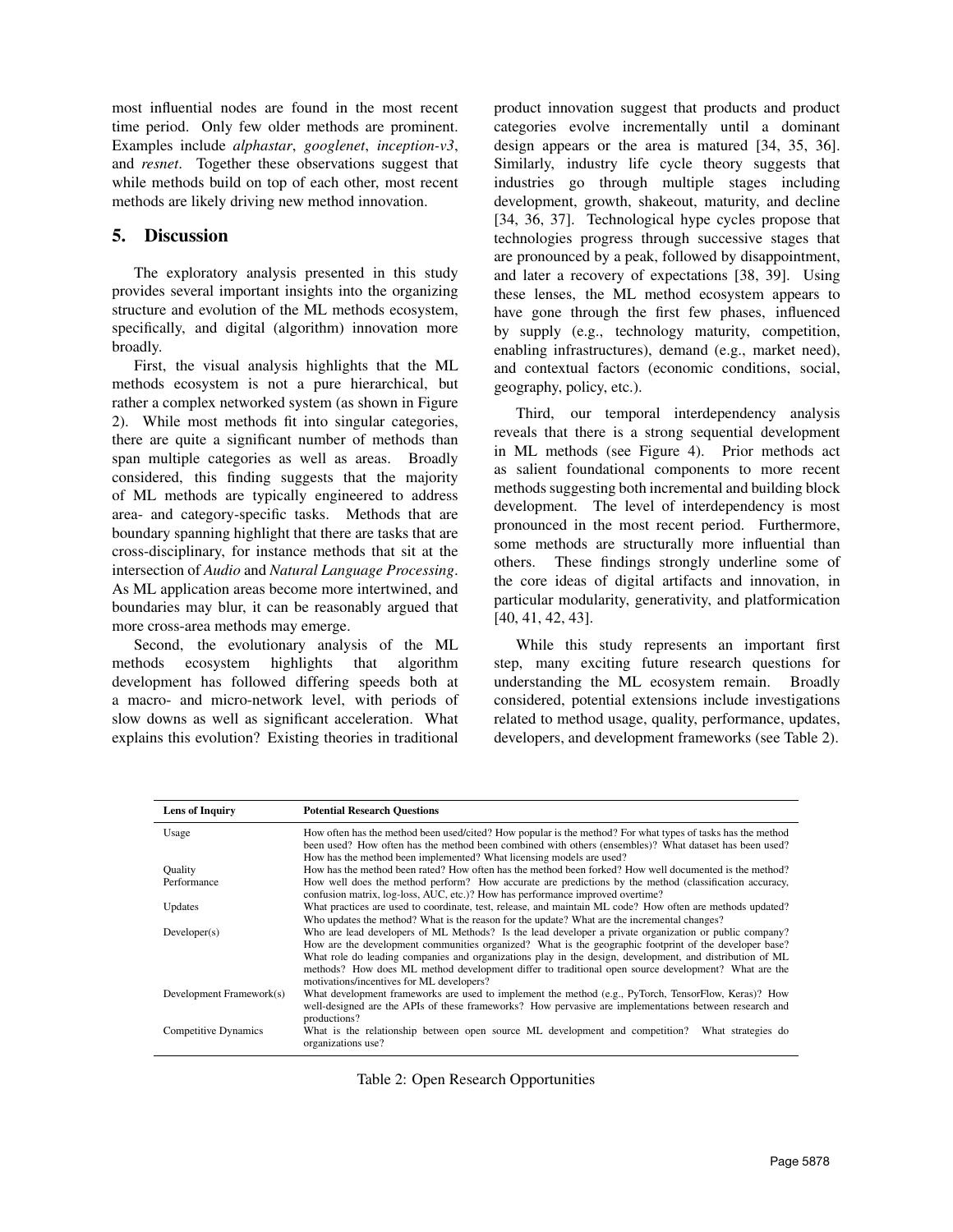### 6. Concluding Remarks

Machine learning is unquestionably a rapidly evolving field, with new methods, contributors, and challenges emerging on a continuous basis. Yet, given the speed, scale, and complexity, an understanding of the ML method space can be challenging. In this exploratory study, I used a visual, data-driven approach to map the ML method landscape to determine both the structure and dynamics of this important AI domain. The investigation revealed numerous important insights into how the ML field is evolving, how new methods emerge, and what areas are growing or slowing down. The study is merely a first step towards a systematic understanding of ML innovation. Moreover, it is not without gaps and limitations. I highlight some of them in the discussion section and posit that each of them is an exciting future research direction. Our understanding of the ML space is still in its infancy and more work is needed to uncover the intricacies of this dynamic ecosystem. I hope that this study will provide a stimulating first step for the research community.

#### References

- [1] A. Agrawal, J. Gans, and A. Goldfarb, *Prediction machines: the simple economics of artificial intelligence*. Harvard Business Press, 2018.
- [2] P. Domingos, *The master algorithm: How the quest for the ultimate learning machine will remake our world*. Basic Books, 2015.
- [3] C. Besteman and H. Gusterson, *Life by Algorithms: How Roboprocesses are Remaking Our World*. University of Chicago Press, 2019.
- [4] J. Battelle, *The search: How Google and its rivals rewrote the rules of business and transformed our culture*. Hachette UK, 2011.
- [5] N. Diakopoulos, *Automating the news: How algorithms are rewriting the media*. Harvard University Press, 2019.
- [6] J. Rossman, *Think Like Amazon: 50 1/2 Ideas to Become a Digital Leader*. McGraw Hill Professional, 2019.
- [7] E. Topol, *Deep medicine: how artificial intelligence can make healthcare human again*. Hachette UK, 2019.
- [8] C. A. Gomez-Uribe and N. Hunt, "The netflix recommender system: Algorithms, business value, and innovation," *ACM Transactions on Management Information Systems (TMIS)*, vol. 6, no. 4, pp. 1–19, 2015.
- [9] M. Iansiti and K. Lakhani, *Competing in the Age of Artificial Intelligence*. Harvard Business Press, 2020.
- [10] A. McAfee and E. Brynjolfsson, *Machine, platform, crowd: Harnessing our digital future*. WW Norton & Company, 2017.
- [11] P. R. Daugherty and H. J. Wilson, *Human+ machine: reimagining work in the age of AI*. Harvard Business Press, 2018.
- [12] K. Awalegaonkar, R. Berkey, G. Douglass, and A. Reilly, "AI: Built to scale. From experimental to exponential," 2019.
- [13] P. Choudhury, R. Allen, and M. G. Endres, "Machine learning for pattern discovery in management research," *Strategic Management Journal*, vol. n/a, no. n/a.
- [14] A. Plasek, "On the cruelty of really writing a history of machine learning," *IEEE Annals of the History of Computing*, vol. 38, no. 4, pp. 6–8, 2016.
- [15] M. Kubat, I. Bratko, and R. S. Michalski, "A review of machine learning methods," *Machine Learning and Data Mining: Methods and Applications*, pp. 3–69, 1998.
- [16] G. C. Stockman, "A minimax algorithm better than alpha-beta?," *Artificial Intelligence*, vol. 12, no. 2, pp. 179–196, 1979.
- [17] B. Widrow and M. A. Lehr, "30 years of adaptive neural networks: perceptron, madaline, and backpropagation, *Proceedings of the IEEE*, vol. 78, no. 9, pp. 1415–1442, 1990.
- [18] M. Pelillo, "Alhazen and the nearest neighbor rule," *Pattern Recognition Letters*, vol. 38, pp. 34–37, 2014.
- [19] A. Ng, *Machine Learning Yearning*. Stanford Press, 2017.
- [20] I. Goodfellow, Y. Bengio, and A. Courville, *Deep Learning*. MIT Press.
- [21] L. P. Kaelbling, M. L. Littman, and A. W. Moore, "Reinforcement learning: A survey," *Journal of artificial intelligence research*, vol. 4, pp. 237–285, 1996.
- [22] R. S. Sutton and A. G. Barto, *Reinforcement learning: An introduction*. MIT press, 2018.
- [23] S. B. Kotsiantis, I. Zaharakis, and P. Pintelas, "Supervised machine learning: A review of classification<br>techniques," Emerging Artificial Intelligence techniques," *Emerging Artificial Intelligence Applications in Computer Engineering*, vol. 160, no. 1, pp. 3–24, 2007.
- [24] S. Wasserman, K. Faust, *et al.*, *Social network analysis: Methods and applications*, vol. 8. Cambridge University Press, 1994.
- [25] V. D. Blondel, J.-L. Guillaume, R. Lambiotte, and E. Lefebvre, "The louvain method for community ´ detection in large networks," *Journal of Statistical Mechanics: Theory and Experiment*, vol. 10, p. P10008, 2011.
- [26] R. C. Basole, "Visualization of interfirm relations in a converging mobile ecosystem," *Journal of Information Technology*, vol. 24, no. 2, pp. 144–159, 2009.
- [27] R. C. Basole, M. G. Russell, J. Huhtamäki, N. Rubens, K. Still, and H. Park, "Understanding business ecosystem dynamics: A data-driven approach," *ACM Transactions on Management Information Systems (TMIS)*, vol. 6, no. 2, pp. 1–32, 2015.
- [28] B. R. Iyer and R. C. Basole, "Visualization to understand ecosystems," *Communications of the ACM*, vol. 59, no. 11, pp. 27–30, 2016.
- [29] H.-J. Schulz, S. Hadlak, and H. Schumann, "The design space of implicit hierarchy visualization: A survey, *IEEE Transactions on Visualization and Computer Graphics*, vol. 17, no. 4, pp. 393–411, 2010.
- [30] Y. Hu, "Efficient, high-quality force-directed graph drawing," *Mathematica Journal*, vol. 10, no. 1, pp. 37–71, 2005.